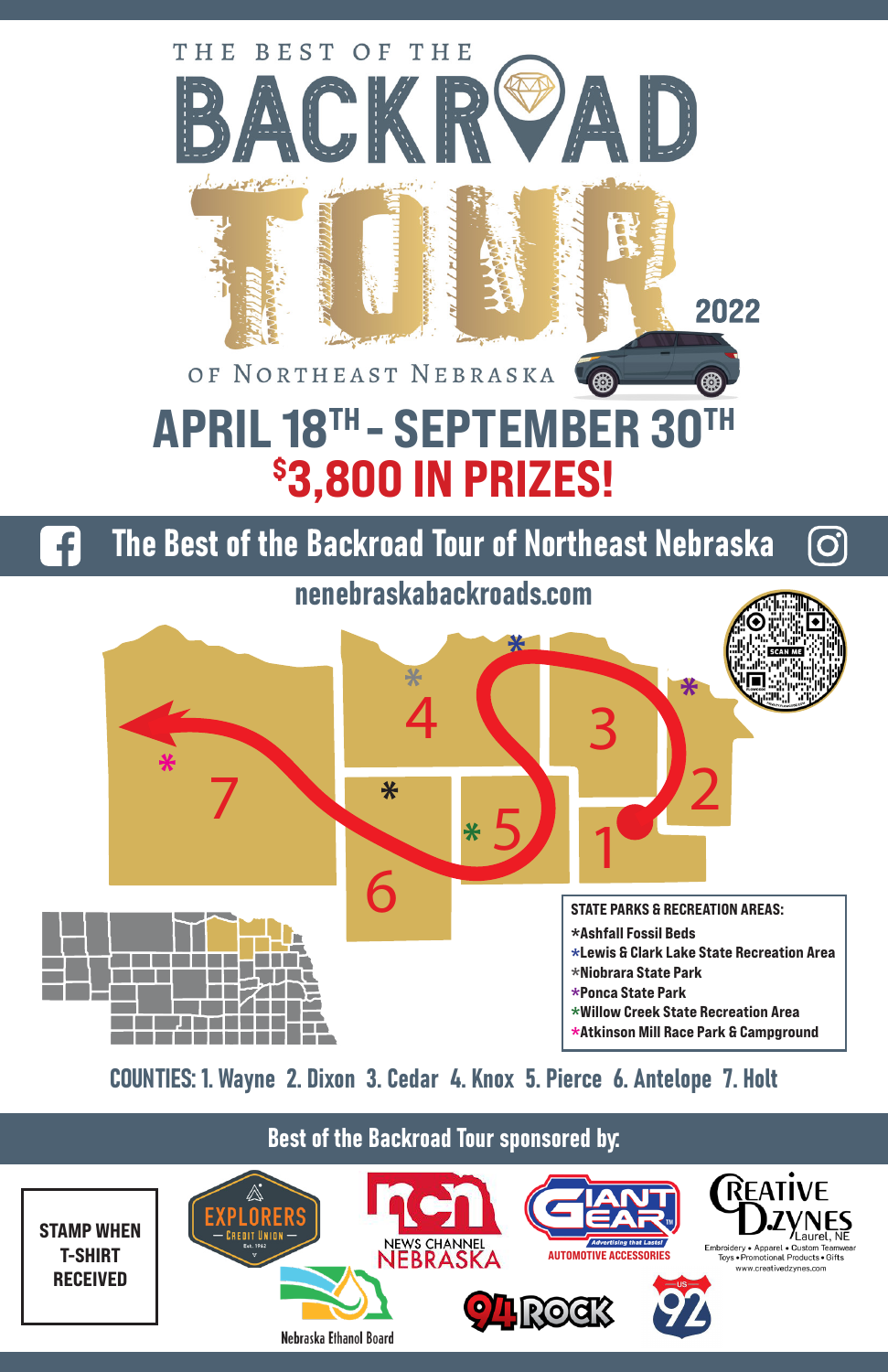| <b>ANTELOPE</b>     | A<br><b>Royal Bar &amp; Grill</b><br>3040 E. Hwy 20. Royal (402) 242-0900<br>Monday-Thursday 11a-10p, Friday-Saturday 11a-1p,<br>Sunday 1p-10p<br>royalbarandgrill.com                                                    | <b>PLACE</b><br><b>PASSPORT</b><br><b>STAMP</b><br><b>HERE</b> | <b>AMOUNT</b><br><b>PURCHASED AND</b><br><b>INITIALED</b> | <b>CLOSED</b><br><b>BUSINESS</b><br><b>CODE</b> |
|---------------------|---------------------------------------------------------------------------------------------------------------------------------------------------------------------------------------------------------------------------|----------------------------------------------------------------|-----------------------------------------------------------|-------------------------------------------------|
|                     | Q<br><b>Backroad Bar-B-Q</b><br>ල)<br>55698 898 Rd, South Yankton (402) 667-7262<br>Thursday, Friday, Saturday open at 4 till 9                                                                                           | <b>PLACE</b><br><b>PASSPORT</b><br><b>STAMP</b><br><b>HERE</b> | <b>AMOUNT</b><br><b>PURCHASED AND</b><br><b>INITIALED</b> | <b>CLOSED</b><br><b>BUSINESS</b><br><b>CODE</b> |
|                     | n<br><b>Baileyz Bar B Q Sauce</b><br>117 E. 2nd St. Laurel. (402) 518-0917<br>Tue 11am-6pm, Wed-Fri 11am-9pm, Sat 11am-7pm                                                                                                | <b>PLACE</b><br><b>PASSPORT</b><br><b>STAMP</b><br><b>HERE</b> | <b>AMOUNT</b><br><b>PURCHASED AND</b><br><b>INITIALED</b> | CLOSED<br><b>BUSINESS</b><br><b>CODE</b>        |
|                     | n<br><b>Big Hair Brewhaus</b><br>306 N Broadway Ave, Hartington. [402] 254-2337<br>Wednesday/Thursday 4p-11p. Friday 4p-1a. Saturday 12p-1a<br>Sunday 3p-9p. Closed Monday/Tuesday<br>bighairbrew.com                     | <b>PLACE</b><br><b>PASSPORT</b><br><b>STAMP</b><br><b>HERE</b> | <b>AMOUNT</b><br><b>PURCHASED AND</b><br><b>INITIALED</b> | CLOSED<br><b>BUSINESS</b><br><b>CODE</b>        |
|                     | A<br><b>Boondocks</b><br>201 Main St., Fordyce. [402] 357-2756<br>Wednesday through Sunday 5pm to 12 am                                                                                                                   | <b>PLACE</b><br><b>PASSPORT</b><br><b>STAMP</b><br><b>HERE</b> | <b>AMOUNT</b><br><b>PURCHASED AND</b><br><b>INITIALED</b> | <b>CLOSED</b><br><b>BUSINESS</b><br><b>CODE</b> |
| <b>CEDAR COUNTY</b> | G<br><b>Chasin Charlies/Hotel Hartington</b><br>202 N Broadway Ave, Hartington. [402] 254-9202<br>Tuesday through Friday 9:00-4:00 Saturday 9:00-2:00<br><b>Closed Sunday and Monday</b><br>chasincharlies.com            | <b>PLACE</b><br><b>PASSPORT</b><br><b>STAMP</b><br><b>HERE</b> | <b>AMOUNT</b><br><b>PURCHASED AND</b><br><b>INITIALED</b> | CLOSED<br><b>BUSINESS</b><br><b>CODE</b>        |
|                     | A<br><b>The Chief</b><br>107 E Main St, Hartington. [402] 254-9107<br>12 pm to 2 pm. 5 pm to 12 am                                                                                                                        | <b>PLACE</b><br><b>PASSPORT</b><br><b>STAMP</b><br><b>HERE</b> | <b>AMOUNT</b><br><b>PURCHASED AND</b><br><b>INITIALED</b> | <b>CLOSED</b><br><b>BUSINESS</b><br><b>CODE</b> |
|                     | n<br><b>Creative D.Zynes</b><br>110 E. 2nd St. Laurel. [402] 841-3511<br>Tuesday-Friday 9:00-5:00, Saturday 9-12<br>creativedzynes.com                                                                                    | <b>PLACE</b><br><b>PASSPORT</b><br><b>STAMP</b><br><b>HERE</b> | <b>AMOUNT</b><br><b>PURCHASED AND</b><br><b>INITIALED</b> | CLOSED<br><b>BUSINESS</b><br><b>CODE</b>        |
|                     | n<br><b>Diane's Greenhouse</b><br>88781 557th Ave, Fordyce. [402] 357-3754<br>Spring hours - Monday-Friday 9-7, Saturday 9-5, Sunday noon-5.<br>Summer hours - Monday-Saturday 9-5, Sunday noon-5<br>dianesgreenhouse.com | <b>PLACE</b><br><b>PASSPORT</b><br><b>STAMP</b><br><b>HERE</b> | <b>AMOUNT</b><br><b>PURCHASED AND</b><br><b>INITIALED</b> | CLOSED<br><b>BUSINESS</b><br>CODE               |
|                     | n<br><b>Hartington Golf Club</b><br>710 W Clubhouse Dr, Hartington. [402] 254-7312<br>Every day (In Season)<br>hartingtongolfclub.com                                                                                     | <b>PLACE</b><br><b>PASSPORT</b><br><b>STAMP</b><br><b>HERE</b> | AMOUNT<br><b>PURCHASED AND</b><br><b>INITIALED</b>        | CLOSED<br><b>BUSINESS</b><br>CODE               |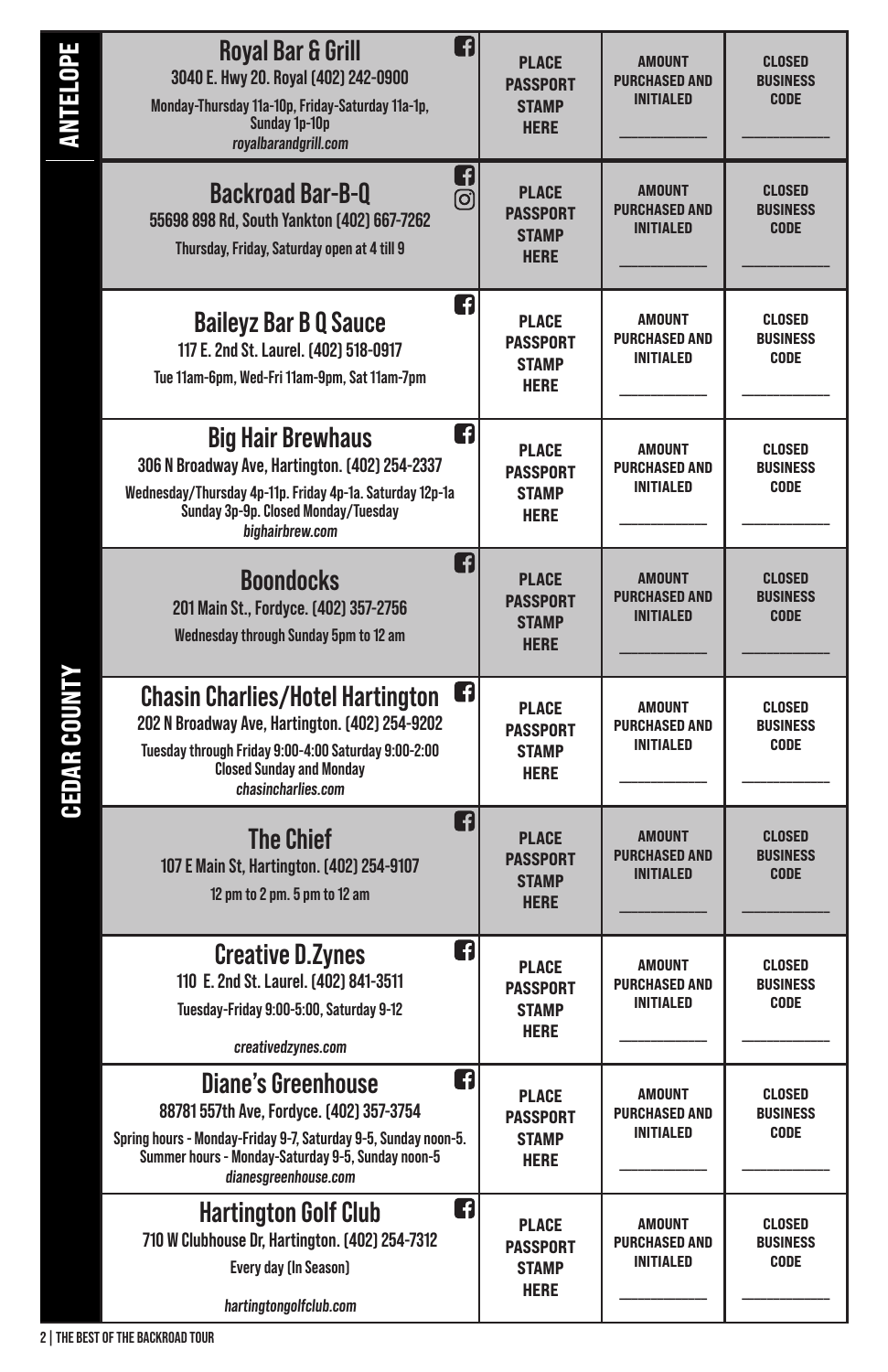| f<br><b>Knuckleheadz Bar</b><br>117 E 2nd St, Laurel. (402) 256-8120<br>Mon: 4pm-1am, Tue-Fri: 11am-1am, Sat: 2pm-1am,<br>Sun: 2pm-11pm                                                                               | <b>PLACE</b><br><b>PASSPORT</b><br><b>STAMP</b><br><b>HERE</b> | <b>AMOUNT</b><br><b>PURCHASED AND</b><br><b>INITIALED</b> | <b>CLOSED</b><br><b>BUSINESS</b><br><b>CODE</b> |
|-----------------------------------------------------------------------------------------------------------------------------------------------------------------------------------------------------------------------|----------------------------------------------------------------|-----------------------------------------------------------|-------------------------------------------------|
| n<br><b>Kruse True Value</b><br>207 N Summit, Hartington. [402] 254-3840<br>8-5:30 Monday-Friday, Saturdays 8-5 pm.<br>Sundays 12-4 April May, June<br>krusetruevalue.com                                             | <b>PLACE</b><br><b>PASSPORT</b><br><b>STAMP</b><br><b>HERE</b> | <b>AMOUNT</b><br><b>PURCHASED AND</b><br><b>INITIALED</b> | <b>CLOSED</b><br><b>BUSINESS</b><br><b>CODE</b> |
| n<br><b>Laurel Ace Hardware</b><br>402 S. Hwy 20, Laurel. (402) 256-3400<br>Mon-Fri 8-6, Sat 8-4, Sun 9-12<br>www.acehardware.com/store-details/17606                                                                 | <b>PLACE</b><br><b>PASSPORT</b><br><b>STAMP</b><br><b>HERE</b> | AMOUNT<br><b>PURCHASED AND</b><br><b>INITIALED</b>        | CLOSED<br><b>BUSINESS</b><br>CODE               |
| Q<br><b>Laurel Floral</b><br>ල<br>107 1/2 East 2nd St. Laurel. (402) 256-9119<br>Monday-Friday 10a-5:30p, Sat 9a-noon<br>laurelfloralne.com                                                                           | <b>PLACE</b><br><b>PASSPORT</b><br><b>STAMP</b><br><b>HERE</b> | <b>AMOUNT</b><br><b>PURCHASED AND</b><br><b>INITIALED</b> | CLOSED<br><b>BUSINESS</b><br><b>CODE</b>        |
| Q<br><b>Murdo's Aten Resort</b><br>ල)<br>55421 NE-121, Crofton. [402] 388-4455<br>Thursday-Saturday 5p-9p Sun 11a-3pm. (Hours for Week of May 23<br>we will be Tue-Thur 4-9 fri-Sunday 11-9!]<br>murdosatenresort.com | <b>PLACE</b><br><b>PASSPORT</b><br><b>STAMP</b><br><b>HERE</b> | <b>AMOUNT</b><br><b>PURCHASED AND</b><br><b>INITIALED</b> | CLOSED<br><b>BUSINESS</b><br>CODE               |
| ŋ<br><b>Nissen Winery</b><br>ତା<br>88973 NE-57, Hartington. [402] 254-3426<br>April 1st - September 31st. Noon to 6pm Thurs- Sunday<br>NissenWine.com                                                                 | <b>PLACE</b><br><b>PASSPORT</b><br><b>STAMP</b><br><b>HERE</b> | <b>AMOUNT</b><br><b>PURCHASED AND</b><br><b>INITIALED</b> | CLOSED<br><b>BUSINESS</b><br><b>CODE</b>        |
| n<br><b>Randolph Golf Course</b><br>209 W Walden St, Randolph. [402] 337-1405<br>Monday-Saturday 7am-10pm, Sunday 10am-5pm<br>Randolphne.com                                                                          | <b>PLACE</b><br><b>PASSPORT</b><br><b>STAMP</b><br><b>HERE</b> | <b>AMOUNT</b><br><b>PURCHASED AND</b><br><b>INITIALED</b> | <b>CLOSED</b><br><b>BUSINESS</b><br><b>CODE</b> |
| G<br><b>Reinvented Mercantile</b><br>ල<br>212 N Broadway Ave, Hartington. [402] 254-7467<br>7a-5:30p M-F, Sat 8-noon                                                                                                  | <b>PLACE</b><br><b>PASSPORT</b><br><b>STAMP</b><br><b>HERE</b> | <b>AMOUNT</b><br><b>PURCHASED AND</b><br><b>INITIALED</b> | CLOSED<br><b>BUSINESS</b><br>CODE               |
| G<br><b>Rodeo Bar &amp; Grill</b><br>116 W Broadway, Coleridge. [402] 283-4297<br>M-Th 9am-10pm, Fr-Sat9am-12am, Sun 4pm-9pm                                                                                          | <b>PLACE</b><br><b>PASSPORT</b><br><b>STAMP</b><br><b>HERE</b> | <b>AMOUNT</b><br><b>PURCHASED AND</b><br><b>INITIALED</b> | <b>CLOSED</b><br><b>BUSINESS</b><br><b>CODE</b> |
| Q<br><b>The Scoop</b><br>100 N US-20, Laurel. (402) 256-8118<br>Sun-Sat 11am-8pm                                                                                                                                      | <b>PLACE</b><br><b>PASSPORT</b><br><b>STAMP</b><br><b>HERE</b> | <b>AMOUNT</b><br><b>PURCHASED AND</b><br><b>INITIALED</b> | <b>CLOSED</b><br><b>BUSINESS</b><br><b>CODE</b> |

CEDAR COUNTY CONT. CEDAR COUNTY CONT.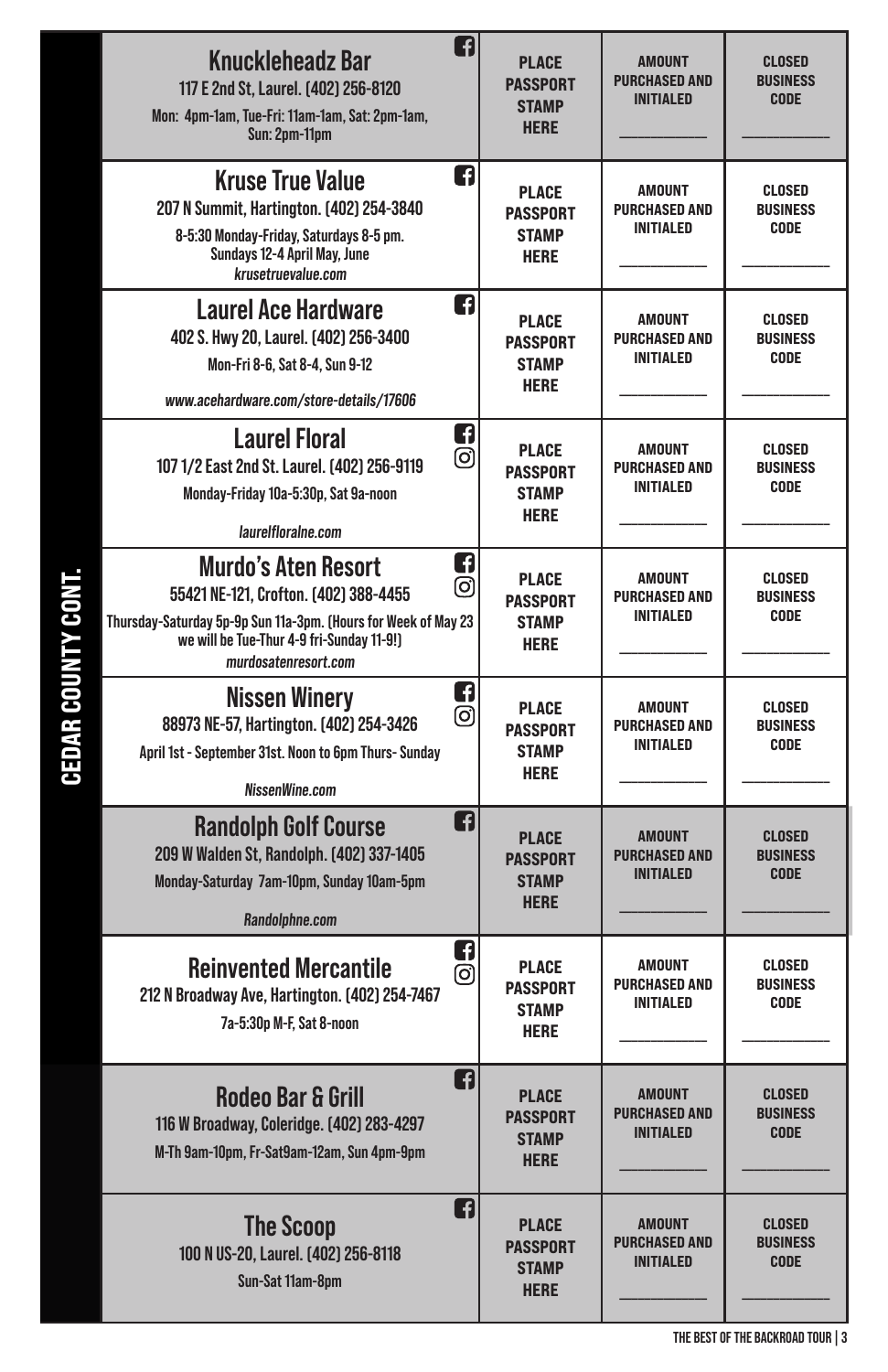| <b>CEDAR COUNTY</b> | <b>Sheila's Country Gardens &amp; Gift Shop</b><br>87930 NE-57, Hartington. (402) 254-6379<br>Wed-Fri 10-5 Sat 10-4<br>G                                  | <b>PLACE</b><br><b>PASSPORT</b><br><b>STAMP</b><br><b>HERE</b> | AMOUNT<br><b>PURCHASED AND</b><br><b>INITIALED</b>        | CLOSED<br><b>BUSINESS</b><br>CODE               |
|---------------------|-----------------------------------------------------------------------------------------------------------------------------------------------------------|----------------------------------------------------------------|-----------------------------------------------------------|-------------------------------------------------|
|                     | n<br><b>T&amp;H Meat Co. &amp; Fine Spirits</b><br>117 E 2nd St., Laurel. (402) 256-8400<br>Tue 11am-6pm, Wed-Fri 11am-9pm, Sat 11am-7pm                  | <b>PLACE</b><br><b>PASSPORT</b><br><b>STAMP</b><br><b>HERE</b> | <b>AMOUNT</b><br><b>PURCHASED AND</b><br><b>INITIALED</b> | CLOSED<br><b>BUSINESS</b><br><b>CODE</b>        |
|                     | G<br><b>Bob's Bar &amp; Grill</b><br>5205 Main St, Martinsburg. [402] 945-2995<br>$7$ am - $1$ am                                                         | <b>PLACE</b><br><b>PASSPORT</b><br><b>STAMP</b><br><b>HERE</b> | <b>AMOUNT</b><br><b>PURCHASED AND</b><br><b>INITIALED</b> | <b>CLOSED</b><br><b>BUSINESS</b><br><b>CODE</b> |
| <b>DIXON COUNTY</b> | Q<br>Pep's Pizza N' Pub<br>123 E 2nd, Allen. (402) 635-2374<br>Mondays 3p-10p, Tuesday-Thursday 11a-10p, Friday 11a-1p,<br>Saturday 10a-1a, Sunday 10a-5p | <b>PLACE</b><br><b>PASSPORT</b><br><b>STAMP</b><br><b>HERE</b> | <b>AMOUNT</b><br><b>PURCHASED AND</b><br><b>INITIALED</b> | <b>CLOSED</b><br><b>BUSINESS</b><br><b>CODE</b> |
| <b>HOLT COUNTY</b>  | n<br><b>Mill Race Park &amp; Campground</b><br>47450 877 Rd, Atkinson. [402] 925-5313<br>24 hours, 7 days a week<br>atkinsonne.com                        | <b>PLACE</b><br><b>PASSPORT</b><br><b>STAMP</b><br><b>HERE</b> | <b>AMOUNT</b><br><b>PURCHASED AND</b><br><b>INITIALED</b> | CLOSED<br><b>BUSINESS</b><br>CODE               |
|                     | A<br><b>Cast Iron Bar and Grille</b><br>806 E. US-20, Stuart. (402) 924-3784<br>11a-2p and 5a-9p, Monday-Saturday                                         | <b>PLACE</b><br><b>PASSPORT</b><br><b>STAMP</b><br><b>HERE</b> | <b>AMOUNT</b><br>Purchased and<br><b>INITIALED</b>        | <b>CLOSED</b><br><b>BUSINESS</b><br><b>CODE</b> |
|                     | n<br><u> Chambers Corner</u><br>$854$ $\overline{151}$<br>i44<br><b>Tuesuay-Saturday Fram-Tipm</b>                                                        | <b>PLACE</b><br><b>PASSPORT</b><br><b>STAMP</b><br><b>HERE</b> | <b>AMOUNT</b><br><b>PURCHASED AND</b><br><b>INITIALED</b> | CLOSED<br><b>BUSINESS</b><br><b>CODE</b>        |
|                     | G<br><b>Daze of Wine</b><br>204 S Main St Suite 2, Atkinson. [402] 925-8311<br>Monday-Friday 9a-5p, Saturday 9a-4p                                        | <b>PLACE</b><br><b>PASSPORT</b><br><b>STAMP</b><br><b>HERE</b> | <b>AMOUNT</b><br><b>PURCHASED AND</b><br>INITIALED        | CLOSED<br><b>BUSINESS</b><br>CODE               |
|                     | Q<br><b>Flat Iron Bar &amp; Grill</b><br>ම<br>112 S Main St, Atkinson. [402] 925-2933<br>Mon - Sat. 11am - 2pm<br>flatironbarandgrill.com                 | <b>PLACE</b><br><b>PASSPORT</b><br><b>STAMP</b><br><b>HERE</b> | <b>AMOUNT</b><br><b>PURCHASED AND</b><br><b>INITIALED</b> | <b>CLOSED</b><br><b>BUSINESS</b><br><b>CODE</b> |
|                     | A<br><b>First Stop - Conoco</b><br>802 E. US-20, Atkinson. [402] 925-2271<br>5:00am-11:00pm                                                               | PLACE<br><b>PASSPORT</b><br>STAMP<br><b>HERE</b>               | <b>AMOUNT</b><br><b>PURCHASED AND</b><br><b>INITIALED</b> | CLOSED<br><b>BUSINESS</b><br>CODE               |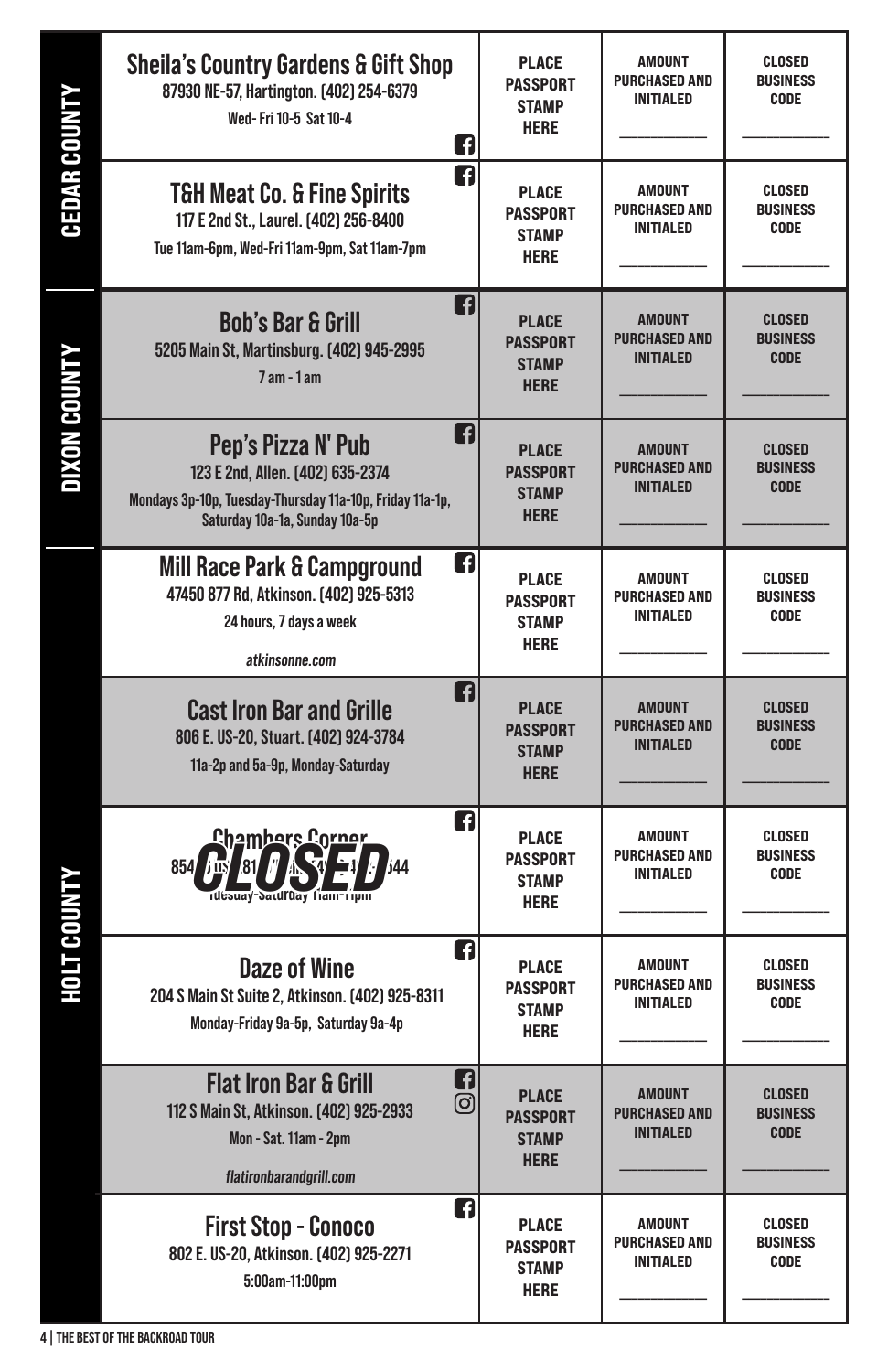| n<br><b>Joy Boutique</b><br>ල<br>123 S 4th St, 0'Neill. [402] 961-1079<br>$\overline{d}$<br>Monday-Friday 11a-6p, Saturday 11a-3p, Sunday 1p-4p<br>www.joyboutique.shop | <b>PLACE</b><br><b>PASSPORT</b><br><b>STAMP</b><br><b>HERE</b> | AMOUNT<br><b>PURCHASED AND</b><br><b>INITIALED</b>        | CLOSED<br><b>BUSINESS</b><br>CODE               |
|-------------------------------------------------------------------------------------------------------------------------------------------------------------------------|----------------------------------------------------------------|-----------------------------------------------------------|-------------------------------------------------|
| n<br>Neko's Pub<br>309 E Douglas St, 0'Neill. (402) 961-1132<br>Tuesday-Saturday 5p-9p food, open till 2am                                                              | <b>PLACE</b><br><b>PASSPORT</b><br><b>STAMP</b><br><b>HERE</b> | <b>AMOUNT</b><br><b>PURCHASED AND</b><br><b>INITIALED</b> | <b>CLOSED</b><br><b>BUSINESS</b><br><b>CODE</b> |
| A<br><b>RF Goeke Variety Store</b><br>204 S Main, Suite 1, Atkinson. [402] 925-2915<br>Monday-Friday 9a-5p Saturday 9a-4p                                               | <b>PLACE</b><br><b>PASSPORT</b><br><b>STAMP</b><br><b>HERE</b> | AMOUNT<br><b>PURCHASED AND</b><br><b>INITIALED</b>        | <b>CLOSED</b><br><b>BUSINESS</b><br>CODE        |
| ŋ<br><b>Sandhills Guest House Motel</b><br>ල<br>119 S Hyde St, Atkinson. [402] 925-5600<br>Business Hours: 24/7/365<br>atkinsonmotel.com                                | <b>PLACE</b><br><b>PASSPORT</b><br><b>STAMP</b><br><b>HERE</b> | <b>AMOUNT</b><br><b>PURCHASED AND</b><br><b>INITIALED</b> | CLOSED<br><b>BUSINESS</b><br>CODE               |
| A<br><b>Shamrock Nursery</b><br>49368 US-20, 0'Neill. [402] 336-3323<br>M-F 9-5:30, Mar-Dec Sat 9-5, May-Jun Sun 12-5<br>shamrocknursery.com                            | <b>PLACE</b><br><b>PASSPORT</b><br><b>STAMP</b><br><b>HERE</b> | <b>AMOUNT</b><br><b>PURCHASED AND</b><br><b>INITIALED</b> | <b>CLOSED</b><br><b>BUSINESS</b><br>CODE        |
| n<br><b>The Sisters' House B&amp;B</b><br>412 N Garfield St, Stuart. (402) 822-0651<br>By reservation 7 days a week<br>thesistershouse.com                              | <b>PLACE</b><br><b>PASSPORT</b><br><b>STAMP</b><br><b>HERE</b> | AMOUNT<br><b>PURCHASED AND</b><br><b>INITIALED</b>        | CLOSED<br><b>BUSINESS</b><br>CODE               |
| A<br><b>Something Special by Marilyn</b><br>204 S Main St, Atkinson. [402] 925-2754<br>Monday - Friday 9-5, Saturday 9-4<br>somethingspecialbymarilyn.com               | <b>PLACE</b><br><b>PASSPORT</b><br><b>STAMP</b><br><b>HERE</b> | <b>AMOUNT</b><br><b>PURCHASED AND</b><br><b>INITIALED</b> | CLOSED<br><b>BUSINESS</b><br>CODE               |
| <b>Two Rivers Motel</b><br>810 US-275, Ewing. (402) 626-7211<br>7 days a week                                                                                           | <b>PLACE</b><br><b>PASSPORT</b><br><b>STAMP</b><br><b>HERE</b> | AMOUNT<br><b>PURCHASED AND</b><br>INITIALED               | CLOSED<br><b>BUSINESS</b><br>CODE               |
| n<br><b>Wildflour Grocer</b><br>112 S 4th St, 0'Neill. [402] 336-8988<br>M-W & F 12-6pm, Th 12-7pm, Sat. 10am-2pm, closed Sunday<br>wildflourgrocer.com                 | PLACE<br><b>PASSPORT</b><br><b>STAMP</b><br><b>HERE</b>        | AMOUNT<br><b>PURCHASED AND</b><br>INITIALED               | CLOSED<br><b>BUSINESS</b><br>CODE               |
| ŋ<br><b>Crofton Golf Course</b><br>55256 NE-121, Crofton. (402) 388-2552<br>8:00am to Dark<br>Croftonlakewiew.com                                                       | PLACE<br><b>PASSPORT</b><br>STAMP<br><b>HERE</b>               | <b>AMOUNT</b><br><b>PURCHASED AND</b><br>INITIALED        | CLOSED<br><b>BUSINESS</b><br>CODE               |

HOLT COUNTY CONT. KNOX COUNTY HOLT COUNTY CONT.

KNOX COUNTY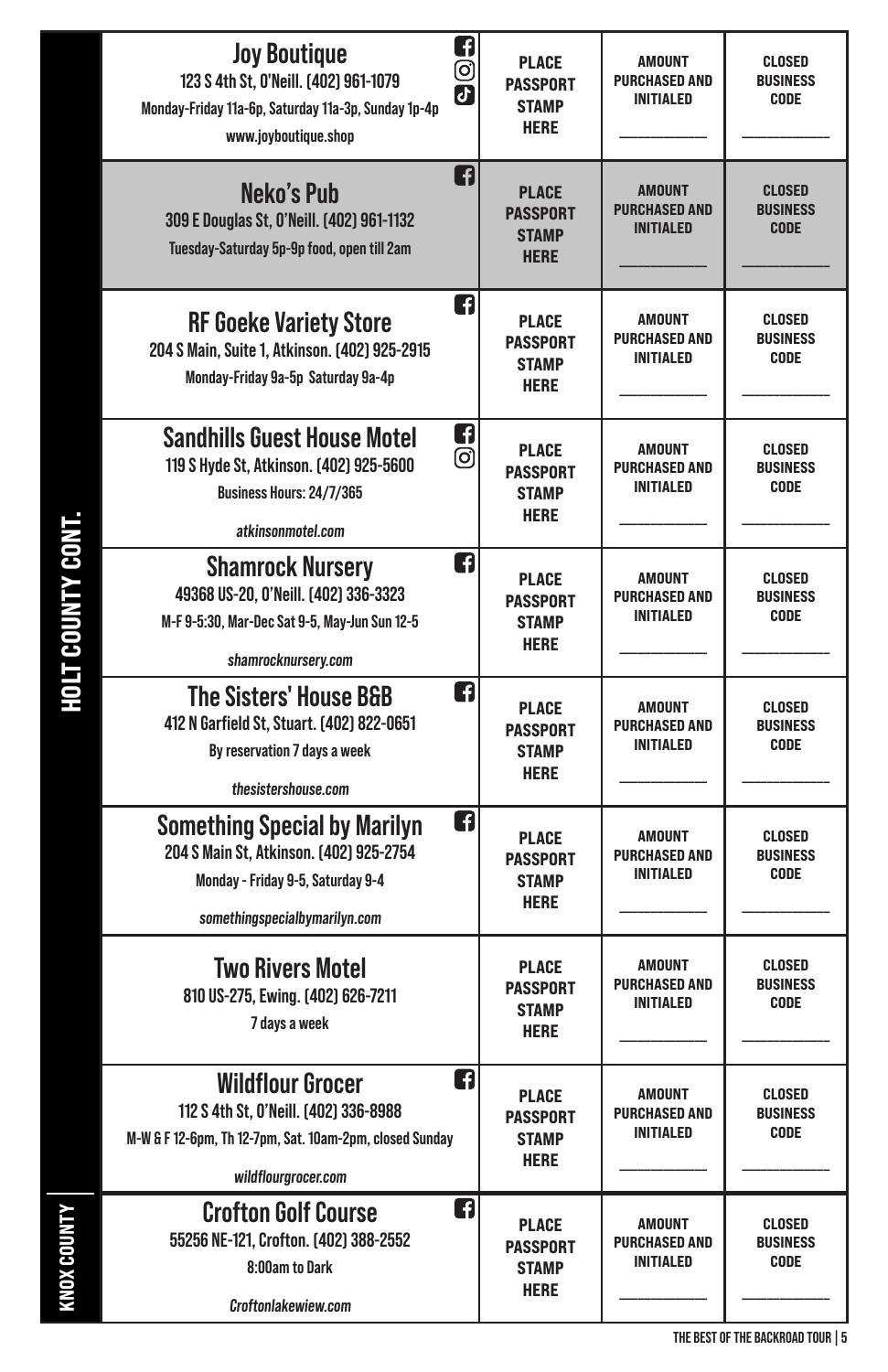|                     | A<br><b>Elaine's Tavern &amp; Cafe</b><br>305 Main Ave, Winnetoon. [402] 847-3321<br>Monday through Saturday 7am - 8:30 pm                                                                          | <b>PLACE</b><br><b>PASSPORT</b><br><b>STAMP</b><br><b>HERE</b> | <b>AMOUNT</b><br><b>PURCHASED AND</b><br><b>INITIALED</b> | <b>CLOSED</b><br><b>BUSINESS</b><br><b>CODE</b> |
|---------------------|-----------------------------------------------------------------------------------------------------------------------------------------------------------------------------------------------------|----------------------------------------------------------------|-----------------------------------------------------------|-------------------------------------------------|
|                     | n<br>Jimmy Dean's Bar & Grill<br>254 Spruce Ave #1, Niobrara. [402] 857-9928<br>11am to 1am 7 day's a week                                                                                          | <b>PLACE</b><br><b>PASSPORT</b><br><b>STAMP</b><br><b>HERE</b> | <b>AMOUNT</b><br><b>PURCHASED AND</b><br><b>INITIALED</b> | <b>CLOSED</b><br><b>BUSINESS</b><br><b>CODE</b> |
|                     | Q<br><b>Mainstreet Treasures</b><br>111 Main St, Crofton. [402] 388-4545<br>W, Th, Fr 10a-6p; Sa 10a-3p; Closed Su, M, Tu                                                                           | <b>PLACE</b><br><b>PASSPORT</b><br><b>STAMP</b><br><b>HERE</b> | <b>AMOUNT</b><br><b>PURCHASED AND</b><br><b>INITIALED</b> | CLOSED<br><b>BUSINESS</b><br>CODE               |
|                     | Q<br><b>Misty's Saloon</b><br>309 S Main St, Verdigre. [402] 668-2814<br>Tuesday-Saturday 2p-2a                                                                                                     | <b>PLACE</b><br><b>PASSPORT</b><br><b>STAMP</b><br><b>HERE</b> | <b>AMOUNT</b><br><b>PURCHASED AND</b><br><b>INITIALED</b> | <b>CLOSED</b><br><b>BUSINESS</b><br><b>CODE</b> |
| ו ויוטע עשטא אשווח. | A<br><b>Misty's East</b><br>107 N Broadway, Bloomfield. (402) 668-2814<br>Tuesday-Saturday 2p-2a                                                                                                    | <b>PLACE</b><br><b>PASSPORT</b><br><b>STAMP</b><br><b>HERE</b> | <b>AMOUNT</b><br><b>PURCHASED AND</b><br><b>INITIALED</b> | <b>CLOSED</b><br><b>BUSINESS</b><br><b>CODE</b> |
|                     | <b>Ponca Tribe of Nebraska Educational Trail</b><br>88915 521 Ave., Niobrara. [402] 857-3391<br>Monday-Friday 8AM-4PM<br>Q<br>ම<br>poncatribe-ne.org                                                | <b>PLACE</b><br><b>PASSPORT</b><br><b>STAMP</b><br><b>HERE</b> | AMOUNT<br><b>PURCHASED AND</b><br><b>INITIALED</b>        | <b>CLOSED</b><br><b>BUSINESS</b><br>CODE        |
|                     | A<br><b>Wiebelhaus Recreation</b><br>115 Main St, Crofton. (402) 388-4640<br>Monday: Closed. Tuesday - Friday: 10:00a.m. to Close<br>Saturday & Sunday: 9:00a.m.- Close<br>wiebelhausrecreation.com | <b>PLACE</b><br><b>PASSPORT</b><br><b>STAMP</b><br><b>HERE</b> | <b>AMOUNT</b><br><b>PURCHASED AND</b><br><b>INITIALED</b> | <b>CLOSED</b><br><b>BUSINESS</b><br><b>CODE</b> |
|                     | ŋ<br><b>3rd Street Bar &amp; Grill</b><br>100 E 3rd St, 0smond. [402] 748-3444<br>Monday through Saturday, 10am-9pm                                                                                 | PLACE<br><b>PASSPORT</b><br><b>STAMP</b><br><b>HERE</b>        | <b>AMOUNT</b><br><b>PURCHASED AND</b><br><b>INITIALED</b> | <b>CLOSED</b><br><b>BUSINESS</b><br>CODE        |
| F IENVE VVVII I     | <b>Farm Wives Market</b><br>302 W Locust Ave Ste 200, Plainview. [402] 928-0630<br>Wed & Thurs 4-7:30pm Sat 10-3pm<br>Q<br>ම<br>farmwivesmarket.com                                                 | PLACE<br>PASSPORT<br><b>STAMP</b><br><b>HERE</b>               | <b>AMOUNT</b><br><b>PURCHASED AND</b><br><b>INITIALED</b> | CLOSED<br><b>BUSINESS</b><br>CODE               |
|                     | ក<br><b>Jerry's Hilltop Cafe and Catering</b><br>86420 US-81, Randolph. [402] 337-0196<br>Open Tuesday through Sunday 8am - 8pm<br>jerryshilltop.com                                                | <b>PLACE</b><br><b>PASSPORT</b><br><b>STAMP</b><br><b>HERE</b> | <b>AMOUNT</b><br><b>PURCHASED AND</b><br><b>INITIALED</b> | <b>CLOSED</b><br><b>BUSINESS</b><br><b>CODE</b> |

RNUX COINTY CONT KNOX COUNTY CONT.

**DIERCE COINTY** PIERCE COUNTY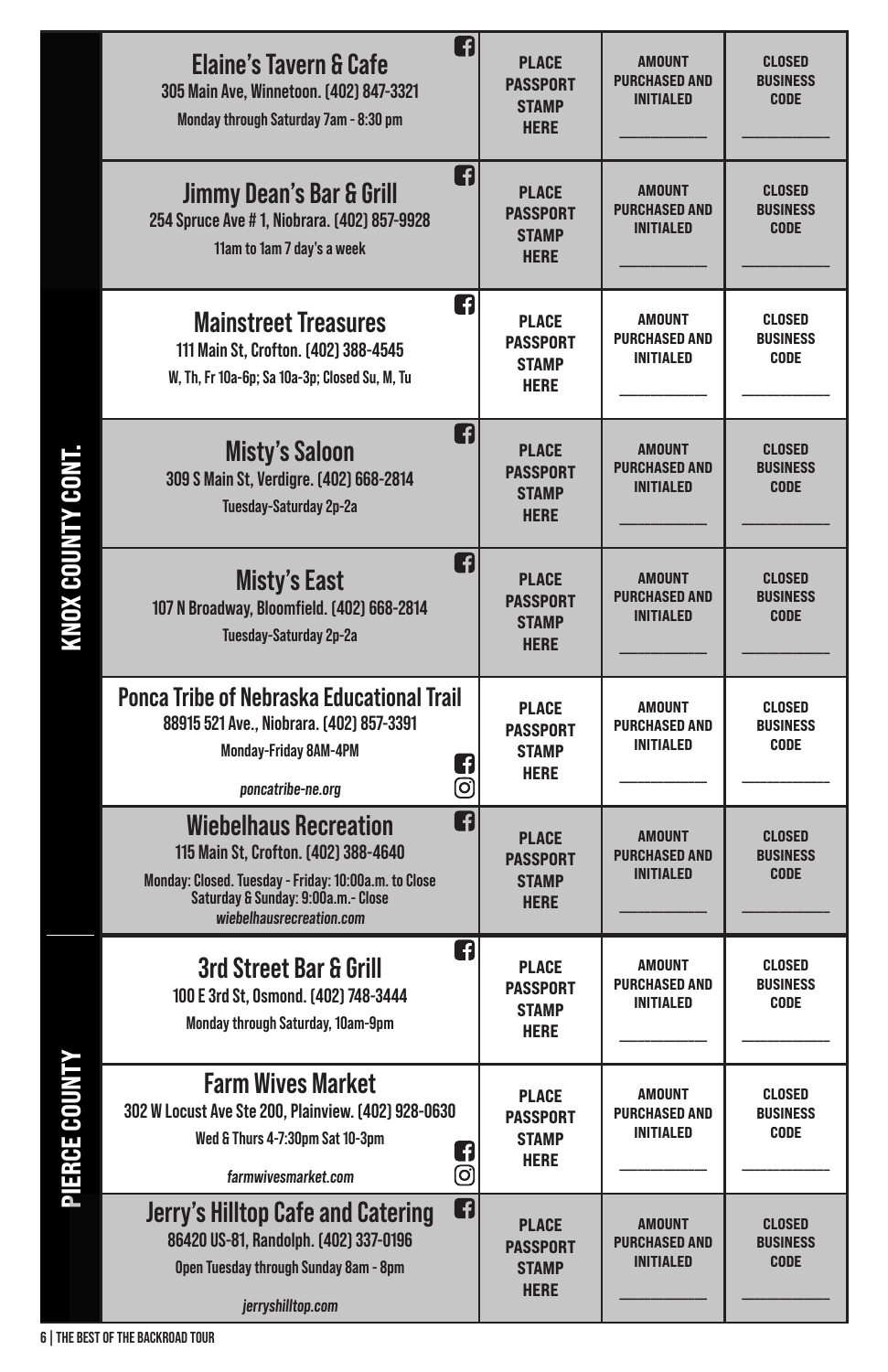|                    | f<br><b>Mary's Restaurant</b><br>108 S West St, Plainview. [402] 582-4244<br>8a-2p on Sunday, 11a-2p Monday, 11a-9p Tuesday - Thursday,<br>11a-10p Friday, 8a-10p Saturday                                                                              | <b>PLACE</b><br><b>PASSPORT</b><br><b>STAMP</b><br><b>HERE</b> | <b>AMOUNT</b><br><b>PURCHASED AND</b><br><b>INITIALED</b> | <b>CLOSED</b><br><b>BUSINESS</b><br><b>CODE</b> |
|--------------------|---------------------------------------------------------------------------------------------------------------------------------------------------------------------------------------------------------------------------------------------------------|----------------------------------------------------------------|-----------------------------------------------------------|-------------------------------------------------|
| PIERCE COUNTY CONT | Q<br><b>Thomsen's Corner</b><br>രി<br>302 N State St, Osmond. [402] 748-3500<br>M-F: 4pm-2am Sat/Sun: 2pm-2am                                                                                                                                           | <b>PLACE</b><br><b>PASSPORT</b><br><b>STAMP</b><br><b>HERE</b> | <b>AMOUNT</b><br><b>PURCHASED AND</b><br><b>INITIALED</b> | <b>CLOSED</b><br><b>BUSINESS</b><br><b>CODE</b> |
|                    | n<br><b>Wattier True Value</b><br>55786 US-20, Randolph. [402] 337-0455<br>Mon-Fri 8-6, Sat 8-4, Sun 9-12<br>stores.truevalue.com/ne/randolph/10069/                                                                                                    | <b>PLACE</b><br><b>PASSPORT</b><br><b>STAMP</b><br><b>HERE</b> | <b>AMOUNT</b><br><b>PURCHASED AND</b><br><b>INITIALED</b> | CLOSED<br><b>BUSINESS</b><br><b>CODE</b>        |
|                    | ŋ<br><b>Blue Cat Gallery</b><br>ල<br>114 W 3rd St, Wayne. [402] 454-5144<br>Wed-Sat, 10-5 starting the first week of May and continuing until mid-<br>August (when the promotion starts, we are open Fri. 1-5 and Sat. 10-5<br>bluecatgallerystudio.com | <b>PLACE</b><br><b>PASSPORT</b><br><b>STAMP</b><br><b>HERE</b> | <b>AMOUNT</b><br><b>PURCHASED AND</b><br><b>INITIALED</b> | <b>CLOSED</b><br><b>BUSINESS</b><br><b>CODE</b> |
| WAYNE COUNTY       | n<br><b>Fred G. Dale Planetarium</b><br>1111 Main, Carhart Science Bldg, Wayne. [402] 375-7471<br><b>Call Ahead</b><br>wsc.edu/planetaruim                                                                                                              | <b>PLACE</b><br><b>PASSPORT</b><br><b>STAMP</b><br><b>HERE</b> | <b>AMOUNT</b><br><b>PURCHASED AND</b><br><b>INITIALED</b> | <b>CLOSED</b><br><b>BUSINESS</b><br>CODE        |
|                    | <b>Wayne Sculpture Walk</b><br>108 W 3rd St., Wayne. [402] 375-2240<br>Monday-Friday 8am-5 pm<br>wayneworks.org                                                                                                                                         | <b>PLACE</b><br><b>PASSPORT</b><br><b>STAMP</b><br><b>HERE</b> | <b>AMOUNT</b><br><b>PURCHASED AND</b><br><b>INITIALED</b> | <b>CLOSED</b><br><b>BUSINESS</b><br><b>CODE</b> |
|                    | n<br><b>W.W. Galore</b><br>301 Main St, Wayne. [402] 660-3607<br>Tuesday - Friday 9a-6p, Saturday 10a-4p and Sunday 12p-4p<br>wwgalore.com                                                                                                              | <b>PLACE</b><br><b>PASSPORT</b><br><b>STAMP</b><br><b>HERE</b> | <b>AMOUNT</b><br><b>PURCHASED AND</b><br><b>INITIALED</b> | <b>CLOSED</b><br><b>BUSINESS</b><br><b>CODE</b> |

| Vote for the best customer service: University of the service of the service of the service of the service of the service of the service of the service of the service of the service of the service of the service of the ser |
|--------------------------------------------------------------------------------------------------------------------------------------------------------------------------------------------------------------------------------|
|                                                                                                                                                                                                                                |
| Vote for best atmosphere: when the state of the state of the state of the state of the state of the state of the state of the state of the state of the state of the state of the state of the state of the state of the state |
|                                                                                                                                                                                                                                |

| Address:<br>Phone: | <b>Contestant Full Name:</b> |  |  |
|--------------------|------------------------------|--|--|
|                    |                              |  |  |
|                    |                              |  |  |
|                    | Email:                       |  |  |

**Mail contest submissions by October 15, 2022 to: Hartington Economic Development, PO Box 427, Hartington, NE 68739 or email: nenebackroad@gmail.com**